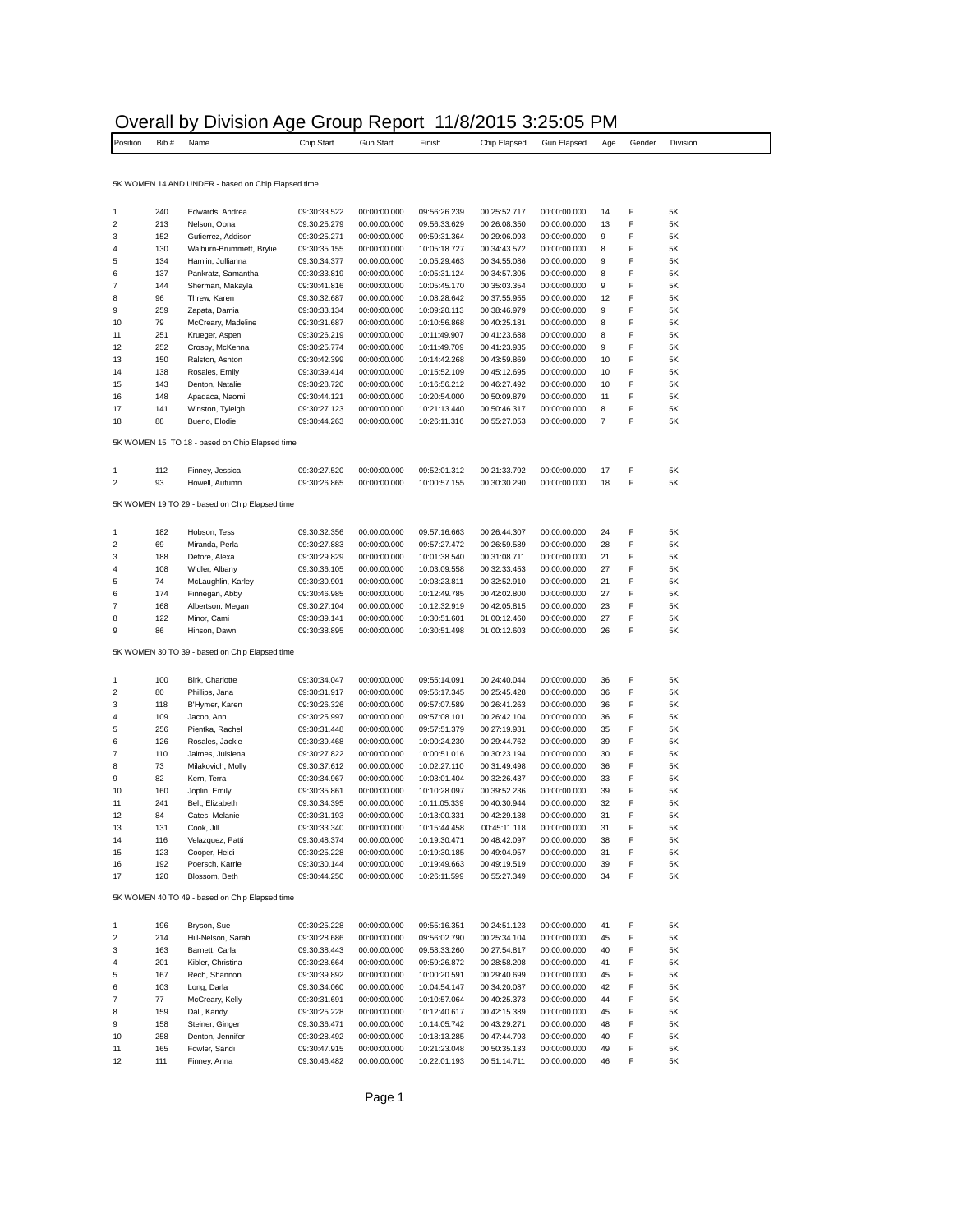## Overall by Division Age Group Report 11/8/2015 3:25:14 PM

| Position                                         | Bib#       | יי ייטוטויט<br>Name                             | ,,,,<br>Chip Start           | 1.0001<br><b>Gun Start</b>   | Finish                       | . . <i>.</i><br>Chip Elapsed | 0.20. I I<br>Gun Elapsed     | Age                      | Gender | Division |
|--------------------------------------------------|------------|-------------------------------------------------|------------------------------|------------------------------|------------------------------|------------------------------|------------------------------|--------------------------|--------|----------|
| 13                                               | 97         | Threw, Genelle                                  | 09:30:44.067                 | 00:00:00.000                 | 10:35:25.026                 | 01:04:40.959                 | 00:00:00.000                 | 45                       | F      | 5K       |
| 14                                               | 101        | McGuire, Marcella                               | 09:30:44.817                 | 00:00:00.000                 | 10:35:31.200                 | 01:04:46.383                 | 00:00:00.000                 | 49                       | F      | 5K       |
|                                                  |            | 5K WOMEN 50 AND UP - based on Chip Elapsed time |                              |                              |                              |                              |                              |                          |        |          |
|                                                  |            |                                                 |                              |                              |                              |                              |                              |                          |        |          |
| 1                                                | 187        | Parks, Linda                                    | 09:30:30.100                 | 00:00:00.000                 | 10:01:37.739                 | 00:31:07.639                 | 00:00:00.000                 | 51                       | F      | 5K       |
| $\overline{\mathbf{c}}$                          | 127        | Shafer, Roberta                                 | 09:30:32.764                 | 00:00:00.000                 | 10:02:12.276                 | 00:31:39.512                 | 00:00:00.000                 | 54                       | F<br>F | 5K<br>5K |
| 3<br>4                                           | 76<br>154  | Crabtree, Ruth<br>Hammond, Marie                | 09:30:31.531<br>09:30:35.485 | 00:00:00.000<br>00:00:00.000 | 10:02:35.084<br>10:02:42.853 | 00:32:03.553<br>00:32:07.368 | 00:00:00.000<br>00:00:00.000 | 55<br>51                 | F      | 5K       |
| 5                                                | 157        | Bennett, Jennifer                               | 09:30:35.449                 | 00:00:00.000                 | 10:07:27.416                 | 00:36:51.967                 | 00:00:00.000                 | 52                       | F      | 5K       |
| 6                                                | 156        | Clark, Gay                                      | 09:30:34.529                 | 00:00:00.000                 | 10:07:27.346                 | 00:36:52.817                 | 00:00:00.000                 | 58                       | F      | 5K       |
| 7                                                | 155        | Kolmer, Christine                               | 09:30:35.564                 | 00:00:00.000                 | 10:09:32.513                 | 00:38:56.949                 | 00:00:00.000                 | 52                       | F      | 5K       |
| 8                                                | 228        | Hasvold, Cindy                                  | 09:30:41.781                 | 00:00:00.000                 | 10:09:41.000                 | 00:38:59.219                 | 00:00:00.000                 | 56                       | F      | 5K       |
| 9                                                | 162        | Markham, Linda<br>Carroll, Norene               | 09:30:36.501                 | 00:00:00.000                 | 10:15:12.390                 | 00:44:35.889                 | 00:00:00.000                 | 58                       | F<br>F | 5K       |
| 10<br>11                                         | 117<br>102 | Barnes, Catherine                               | 09:30:47.108<br>09:30:33.247 | 00:00:00.000<br>00:00:00.000 | 10:19:23.151<br>10:19:44.936 | 00:48:36.043<br>00:49:11.689 | 00:00:00.000<br>00:00:00.000 | 55<br>60                 | F      | 5K<br>5K |
| 12                                               | 198        | Parks, Christine                                | 09:30:32.631                 | 00:00:00.000                 | 10:19:49.841                 | 00:49:17.210                 | 00:00:00.000                 | 62                       | F      | 5K       |
| 13                                               | 173        | Fowler, Carol                                   | 09:30:47.897                 | 00:00:00.000                 | 10:21:24.044                 | 00:50:36.147                 | 00:00:00.000                 | 51                       | F      | 5K       |
| 14                                               | 124        | O'Mara, Diane                                   | 09:30:46.537                 | 00:00:00.000                 | 10:28:54.628                 | 00:58:08.091                 | 00:00:00.000                 | 62                       | F      | 5K       |
| 15                                               | 70         | Drake, Donna                                    | 09:30:42.570                 | 00:00:00.000                 | 10:29:27.858                 | 00:58:45.288                 | 00:00:00.000                 | 58                       | F      | 5K       |
| 5K MEN 14 AND UNDER - based on Chip Elapsed time |            |                                                 |                              |                              |                              |                              |                              |                          |        |          |
| 1                                                | 229        |                                                 | 09:30:40.021                 | 00:00:00.000                 | 09:55:15.388                 | 00:24:35.367                 |                              | 14                       | M      | 5K       |
| $\overline{\mathbf{c}}$                          | 75         | Hawker, Joseph<br>Wasmuth, Gavin                | 09:30:25.753                 | 00:00:00.000                 | 09:58:35.795                 | 00:28:10.042                 | 00:00:00.000<br>00:00:00.000 | 9                        | M      | 5K       |
| 3                                                | 136        | Gregg, Harrison                                 | 09:30:25.228                 | 00:00:00.000                 | 09:59:16.327                 | 00:28:51.099                 | 00:00:00.000                 | 7                        | M      | 5K       |
| 4                                                | 147        | Sanchez, Victor                                 | 09:30:25.303                 | 00:00:00.000                 | 10:00:46.434                 | 00:30:21.131                 | 00:00:00.000                 | 8                        | M      | 5K       |
| 5                                                | 149        | Hendry, Eli                                     | 09:30:25.345                 | 00:00:00.000                 | 10:02:12.000                 | 00:31:46.655                 | 00:00:00.000                 | 11                       | M      | 5K       |
| 6                                                | 244        | Patwary, Prem                                   | 09:30:24.611                 | 00:00:00.000                 | 10:02:23.339                 | 00:31:58.728                 | 00:00:00.000                 | 9                        | M      | 5K       |
| $\overline{7}$                                   | 151        | Keosybounheuang, Zander                         | 09:30:25.888                 | 00:00:00.000                 | 10:02:47.461                 | 00:32:21.573<br>00:34:37.117 | 00:00:00.000                 | 9                        | M      | 5K<br>5K |
| 8<br>9                                           | 145<br>89  | Vasquez, Gabriel<br>Bueno, Emmanuel             | 09:30:25.847<br>09:30:44.623 | 00:00:00.000<br>00:00:00.000 | 10:05:02.964<br>10:06:00.131 | 00:35:15.508                 | 00:00:00.000<br>00:00:00.000 | 11<br>12                 | M<br>M | 5K       |
| 10                                               | 135        | Samuels, Will                                   | 09:30:27.593                 | 00:00:00.000                 | 10:06:07.367                 | 00:35:39.774                 | 00:00:00.000                 | 8                        | M      | 5K       |
| 11                                               | 139        | Smith, Isaiah                                   | 09:30:28.028                 | 00:00:00.000                 | 10:06:21.484                 | 00:35:53.456                 | 00:00:00.000                 | 9                        | M      | 5K       |
| 12                                               | 146        | Vasquez, Andres                                 | 09:30:25.380                 | 00:00:00.000                 | 10:07:22.067                 | 00:36:56.687                 | 00:00:00.000                 | 9                        | M      | 5K       |
| 13                                               | 245        | Belt, Liam                                      | 09:30:34.404                 | 00:00:00.000                 | 10:11:05.512                 | 00:40:31.108                 | 00:00:00.000                 | 8                        | M      | 5K       |
| 14                                               | 250        | Collins, Jett                                   | 09:30:38.604                 | 00:00:00.000                 | 10:12:10.128                 | 00:41:31.524                 | 00:00:00.000                 | $\overline{\mathcal{I}}$ | M      | 5K       |
| 15<br>16                                         | 85<br>255  | Harter, Marley<br>Mulugeta, Matan               | 09:30:31.366<br>09:30:26.488 | 00:00:00.000<br>00:00:00.000 | 10:13:00.531<br>10:15:16.443 | 00:42:29.165<br>00:44:49.955 | 00:00:00.000<br>00:00:00.000 | 6<br>8                   | M<br>M | 5K<br>5K |
| 17                                               | 254        | Mulugeta, Aman                                  | 09:30:26.065                 | 00:00:00.000                 | 10:15:16.348                 | 00:44:50.283                 | 00:00:00.000                 | 9                        | M      | 5K       |
| 18                                               | 90         | Bueno, Bernard                                  | 09:30:45.106                 | 00:00:00.000                 | 10:26:11.519                 | 00:55:26.413                 | 00:00:00.000                 | 11                       | M      | 5K       |
|                                                  |            | 5K MEN 15 TO 18 - based on Chip Elapsed time    |                              |                              |                              |                              |                              |                          |        |          |
|                                                  |            |                                                 |                              |                              |                              |                              |                              |                          |        |          |
| 1                                                | 219        | Cuellar, Ben                                    | 09:30:26.832                 | 00:00:00.000                 | 09:51:28.102                 | 00:21:01.270                 | 00:00:00.000                 | 17                       | M      | 5K       |
| $\sqrt{2}$<br>3                                  | 169<br>113 | Harmon, Payton                                  | 09:30:26.349<br>09:30:46.685 | 00:00:00.000<br>00:00:00.000 | 09:52:17.827<br>10:24:24.488 | 00:21:51.478<br>00:53:37.803 | 00:00:00.000<br>00:00:00.000 | 16<br>15                 | M<br>M | 5K<br>5K |
|                                                  |            | Finney, Gene                                    |                              |                              |                              |                              |                              |                          |        |          |
|                                                  |            | 5K MEN 19 TO 29 - based on Chip Elapsed time    |                              |                              |                              |                              |                              |                          |        |          |
| 1                                                | 71         | Delmott, Asher                                  | 09:30:25.623                 | 00:00:00.000                 | 09:47:00.250                 | 00:16:34.627                 | 00:00:00.000                 | 25                       | M      | 5K       |
| $\overline{2}$                                   | 176        | Sibaja, Raymond                                 | 09:30:16.194                 | 00:00:00.000                 | 09:50:40.435                 | 00:20:24.241                 | 00:00:00.000                 | 24                       | M      | 5K       |
| 3                                                | 175        | Finnegan, Daniel                                | 09:30:40.521                 | 00:00:00.000                 | 09:54:52.930                 | 00:24:12.409                 | 00:00:00.000                 | 27                       | M      | 5K       |
| 4                                                | 128        | Digregorio, Anthony                             | 09:30:27.136                 | 00:00:00.000                 | 09:55:07.867                 | 00:24:40.731                 | 00:00:00.000                 | 23                       | M      | 5K       |
| 5<br>6                                           | 171<br>186 | Poersch, David<br>Parks, Jared                  | 09:30:26.266<br>09:30:30.036 | 00:00:00.000<br>00:00:00.000 | 10:00:57.266<br>10:01:38.980 | 00:30:31.000<br>00:31:08.944 | 00:00:00.000<br>00:00:00.000 | 19<br>24                 | M      | 5Κ<br>5K |
| 7                                                | 166        | Dennis, Peter                                   | 09:30:47.112                 | 00:00:00.000                 | 10:12:50.016                 | 00:42:02.904                 | 00:00:00.000                 | 19                       | M      | 5K       |
| 8                                                | 104        | Minor, Alan                                     | 09:30:39.180                 | 00:00:00.000                 | 10:30:51.994                 | 01:00:12.814                 | 00:00:00.000                 | 29                       | M      | 5K       |
| 5K MEN 30 TO 39 - based on Chip Elapsed time     |            |                                                 |                              |                              |                              |                              |                              |                          |        |          |
|                                                  | 107        |                                                 |                              |                              |                              |                              |                              |                          |        | 5K       |
| 1<br>$\overline{\mathbf{c}}$                     | 249        | Battenfield, Andy<br>Gregg, James               | 09:30:25.228<br>09:30:32.345 | 00:00:00.000<br>00:00:00.000 | 09:52:39.001<br>09:59:18.387 | 00:22:13.773<br>00:28:46.042 | 00:00:00.000<br>00:00:00.000 | 39<br>39                 | M<br>M | 5K       |
| 3                                                | 132        | Brummett, Justin                                | 09:30:35.184                 | 00:00:00.000                 | 10:05:33.134                 | 00:34:57.950                 | 00:00:00.000                 | 30                       | М      | 5K       |
| 5K MEN 40 TO 49 - based on Chip Elapsed time     |            |                                                 |                              |                              |                              |                              |                              |                          |        |          |
|                                                  |            |                                                 |                              |                              |                              |                              |                              |                          |        |          |
| 1<br>$\overline{\mathbf{c}}$                     | 105<br>200 | Leal, Arturo                                    | 09:30:24.659<br>09:30:26.393 | 00:00:00.000                 | 09:49:10.401                 | 00:18:45.742                 | 00:00:00.000                 | 49                       | M      | 5K       |
| 3                                                | 98         | Kibler, Scott<br>Aragon, Raphael                | 09:30:30.329                 | 00:00:00.000<br>00:00:00.000 | 09:58:19.624<br>10:02:03.494 | 00:27:53.231<br>00:31:33.165 | 00:00:00.000<br>00:00:00.000 | 45<br>46                 | M<br>M | 5K<br>5K |
| 4                                                | 253        | Fissha, Mulvgeta                                | 09:30:26.042                 | 00:00:00.000                 | 10:15:16.332                 | 00:44:50.290                 | 00:00:00.000                 | 43                       | M      | 5K       |
| 5                                                | 125        | Poersch, Gerry                                  | 09:30:25.228                 | 00:00:00.000                 | 10:19:49.773                 | 00:49:24.545                 | 00:00:00.000                 | 42                       | М      | 5K       |

5K MEN 50 AND UP - based on Chip Elapsed time